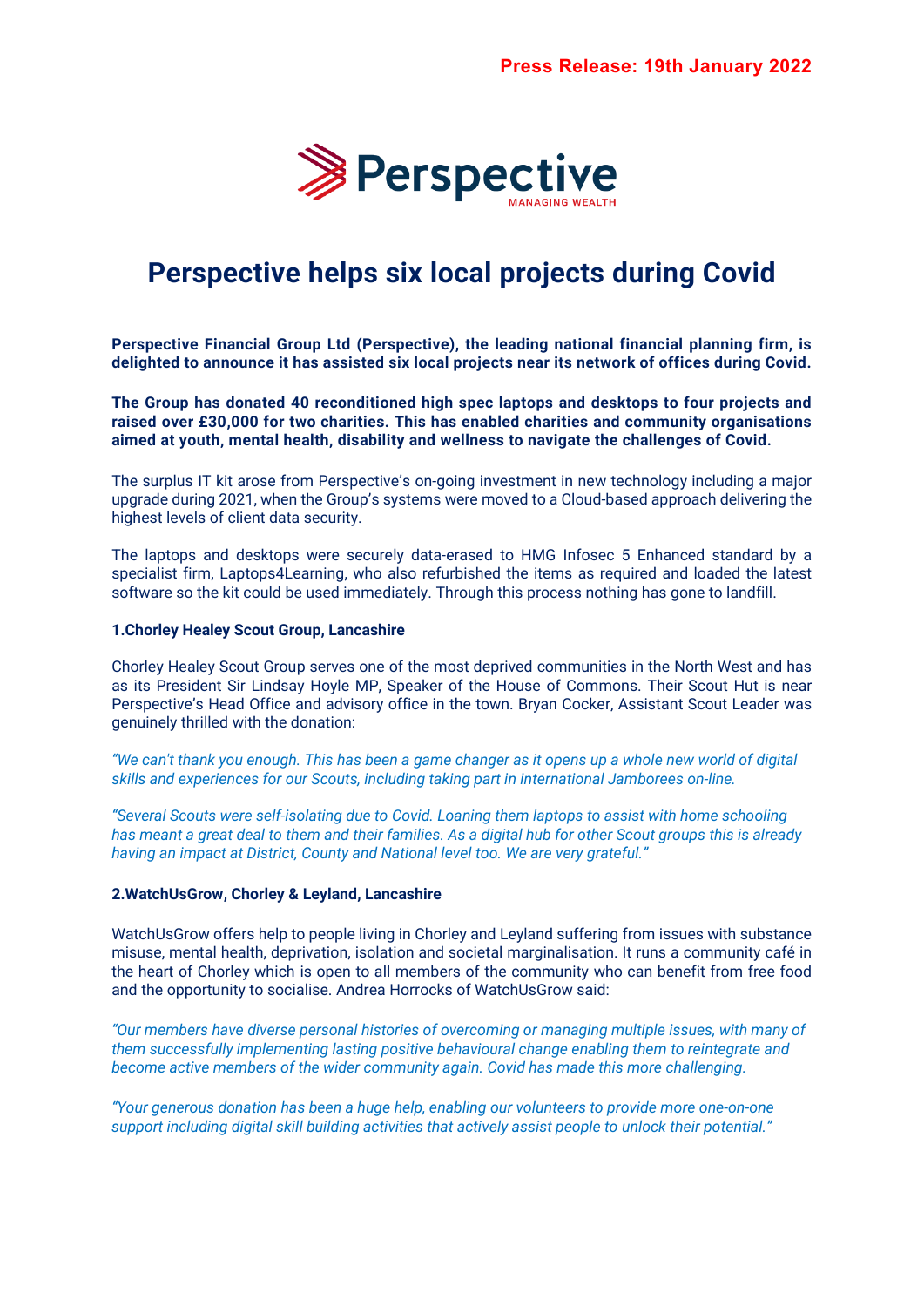## **3. Mind and Sole, Alnwick, Northumberland**

Mind and Sole encourages people living with mental health issues to get outside and take part in gentle exercise including walking and wild swimming in the beautiful Northumbrian countryside and coastline. These regular activities encourage people to eat more healthily, keep within a routine and sleep better, all assisting them with the road to recovery.

Based in Alnwick, near Perspective's largest office in Newcastle upon Tyne with 18 advisers and 60 staff, Mind and Sole was set up by Chrissy Smith in 2017. Last year she leased premises in the centre of Alnwick to give space to set up a digital skill training facility, run social activities and provide one-onone support. Chrissy Smith, founder of Mind and Sole said:

*"Covid has increased the demand for what we do in our local community. This very generous and timely donation from Perspective will help us expand the range of services we offer including building people's digital skills. Thank you."*

#### **4. Alnwick Support Group, The Compassionate Friends, North Northumberland**

After losing her son Dylan aged 33 from accidental drowning in Oxford five years ago, Maggie Pinsent was moved to start a new support group for bereaved parents in her new local area of Northumberland.

She and her husband arrived in North Northumberland in 2019 just prior to Covid and, while Zoom meetings organised through The Compassionate Friends (TCF), a charity for bereaved parents run by bereaved parents, have provided an invaluable mechanism for keeping in touch with others, it became clear that a face-to-face group was also necessary for the northern area of the county. The closest group to Maggie, and where she gets her support, is in Hexham a round trip of almost 70 miles.

The new support group will be based at Mind and Sole's premises in Alnwick, with sessions running monthly from February 2022 facilitated by Maggie who said:

*"Meeting other bereaved parents, being able to talk with others who truly understand, is an essential part of our bereavement journey. I am so grateful to Perspective for this practical and generous help."*

#### **5. Pathways4All, Newcastle upon Tyne**

Perspective has been a close supporter of Pathways4All for many years. As a parent-led charity, it provides play and leisure services for disabled children and young people, supporting them and their families across Tyne & Wear, Northumberland, Country Durham, Teesside and Cumbria.

At their tenth annual fundraising ball in 2021, Perspective's Chief Executive Ian Wilkinson and his guests raised over £25k, almost half the total on the night. Lynn McManus, founder said:

*"Ian's support at the 2021 ball, like in many previous years, has made such a massive difference to all the families that attend our centre, now over a thousand! I simply can't thank Perspective enough for their continued support and the wonderful way in which they champion our charity."*

#### **6. The Movement Centre, Oswestry, Shropshire**

The Movement Centre provides specialist treatment supporting children living with movement disabilities. It is the only UK provider of Targeted Training therapy which enables children to develop new skills and become far more independent, having a huge impact on their life and those of their family and friends. As a specialist therapy, it sits outside of the remit for standard NHS funding.

Perspective's Oswestry office raised a further £6,000 in 2021 through a golf day and other events. Curtis Langley, Fundraising & Marketing Officer of the Movement Centre said: